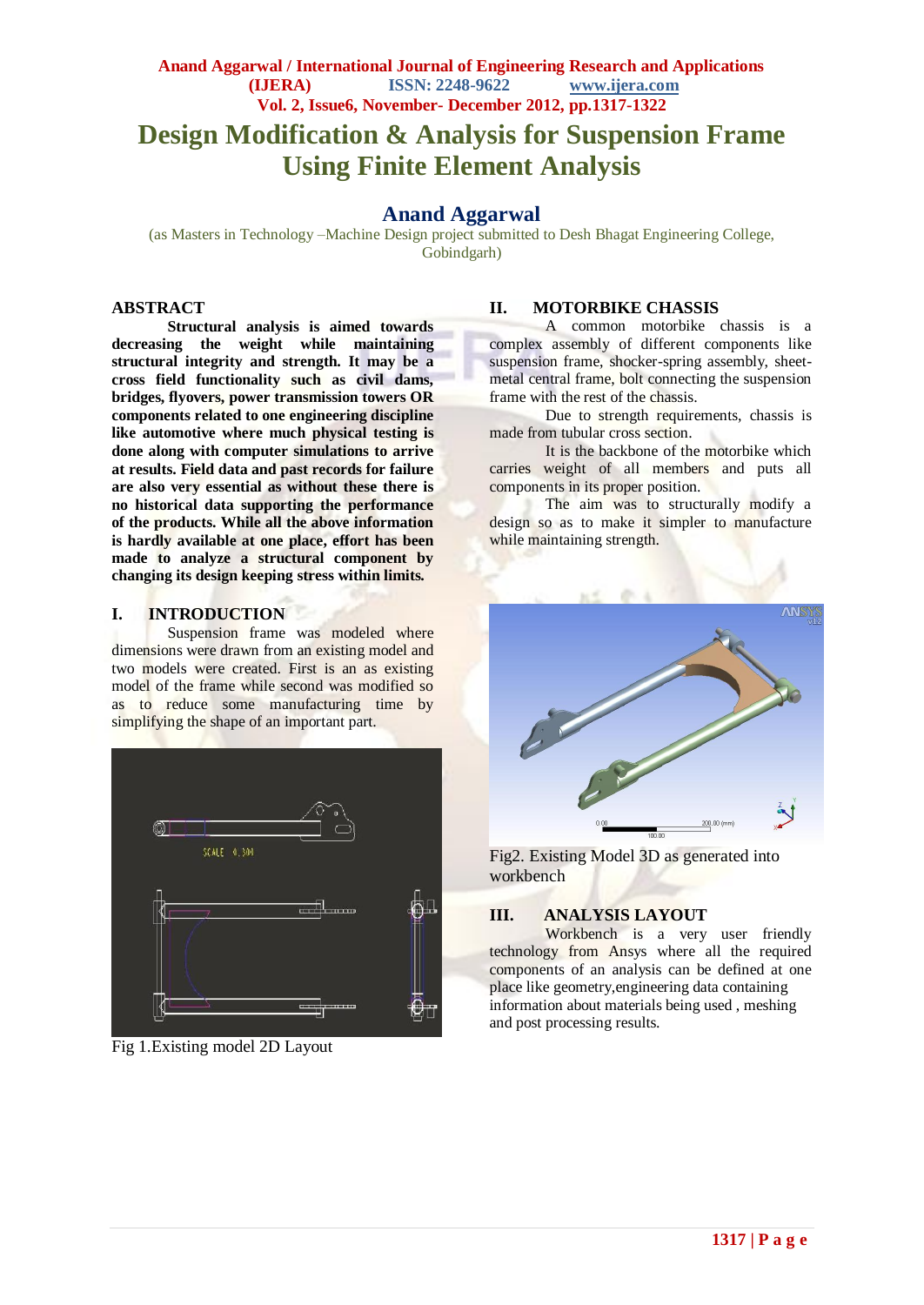## **Anand Aggarwal / International Journal of Engineering Research and Applications (IJERA) ISSN: 2248-9622 www.ijera.com Vol. 2, Issue6, November- December 2012, pp.1317-1322**

### TABLE: contact regions



Fig 3. Analysis layout in Ansys

Further the model is imported into workbench geometry from 3D CAD and since all the parts are welded together of the suspension frame, Bonded connections are used to simulate the joints which are automatically picked up when a model is imported. Four additional manual contact regions are defined which are shown in the following images

| Contact region 1    | auto   |
|---------------------|--------|
| Contact region 2    | auto   |
| Contact region 3    | auto   |
| Contact region 4    | auto   |
| Bonded 1 to 1 part  | manual |
| Bonded 2 to 2 part  | manual |
| Bonded 1 to 1 lower | manual |
| Bonded 2 to 2 lower | manual |













Fig 5.Bonded part 2 to 2 lower surface Auto contact - bonded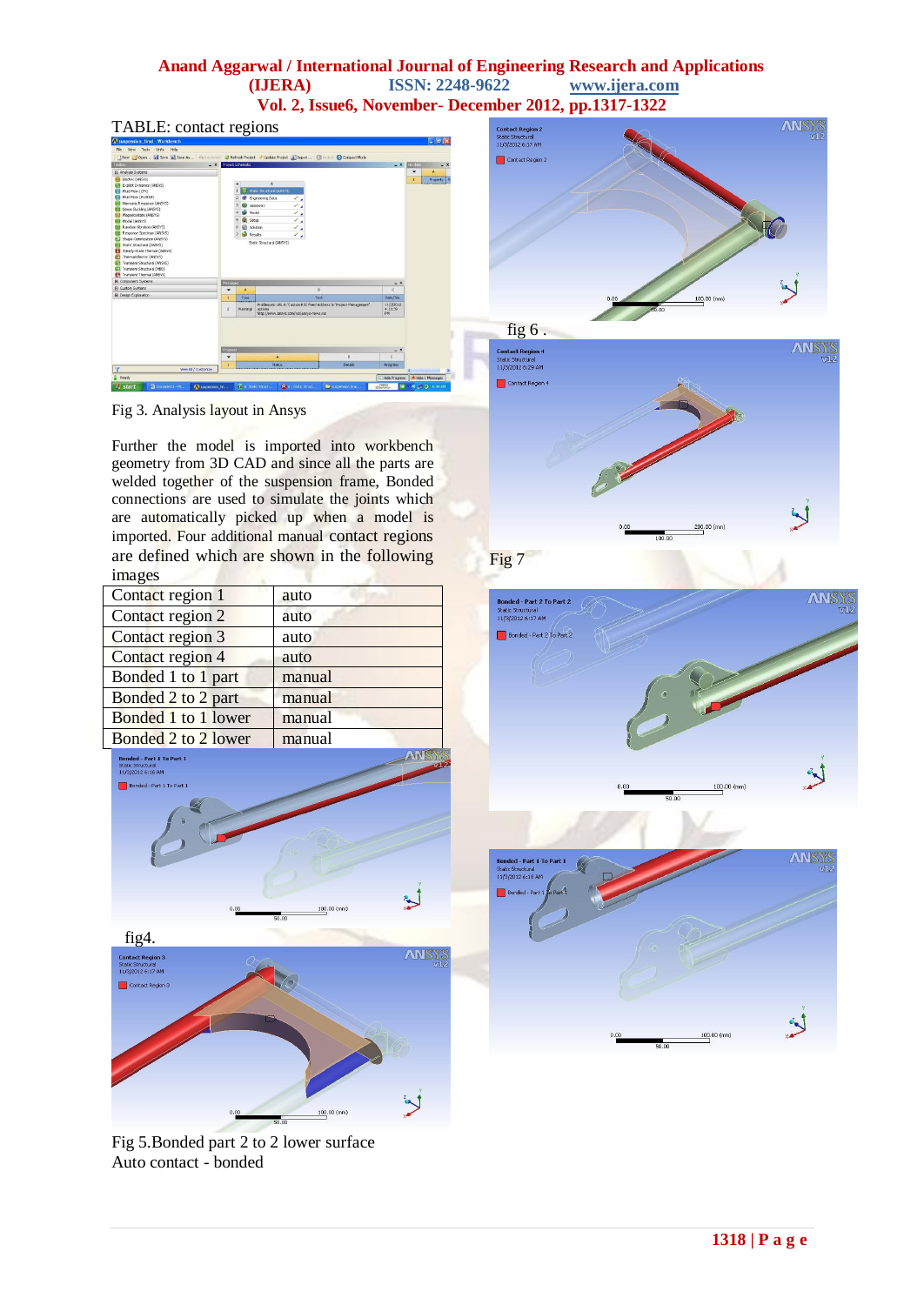

of the face having revolute joint with spring system.

The solution was obtained for the maximum deformation and von mises stresses.

The solution tree looks like the following in the original scenario when all data has been input into simulation.

**1319 | P a g e**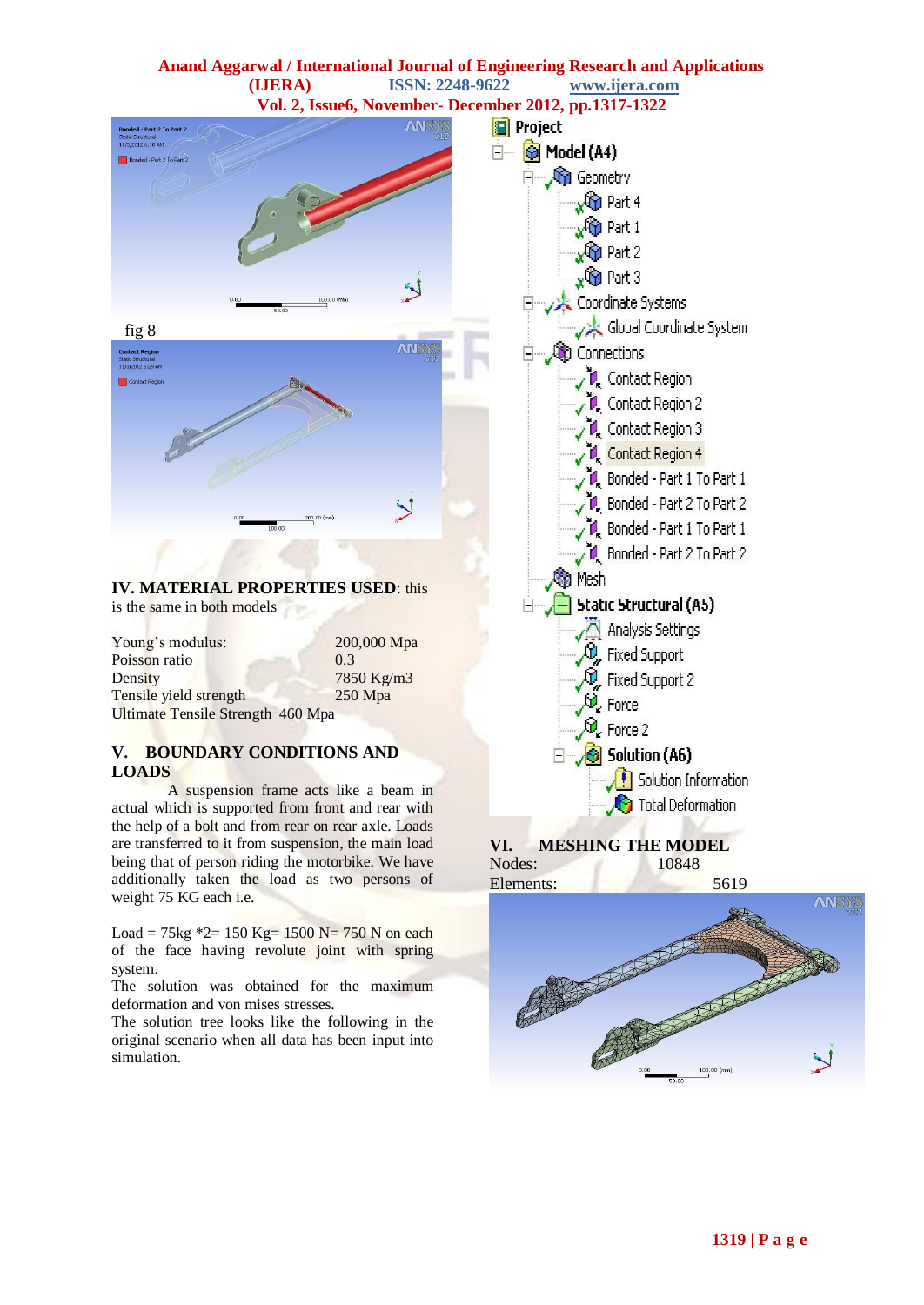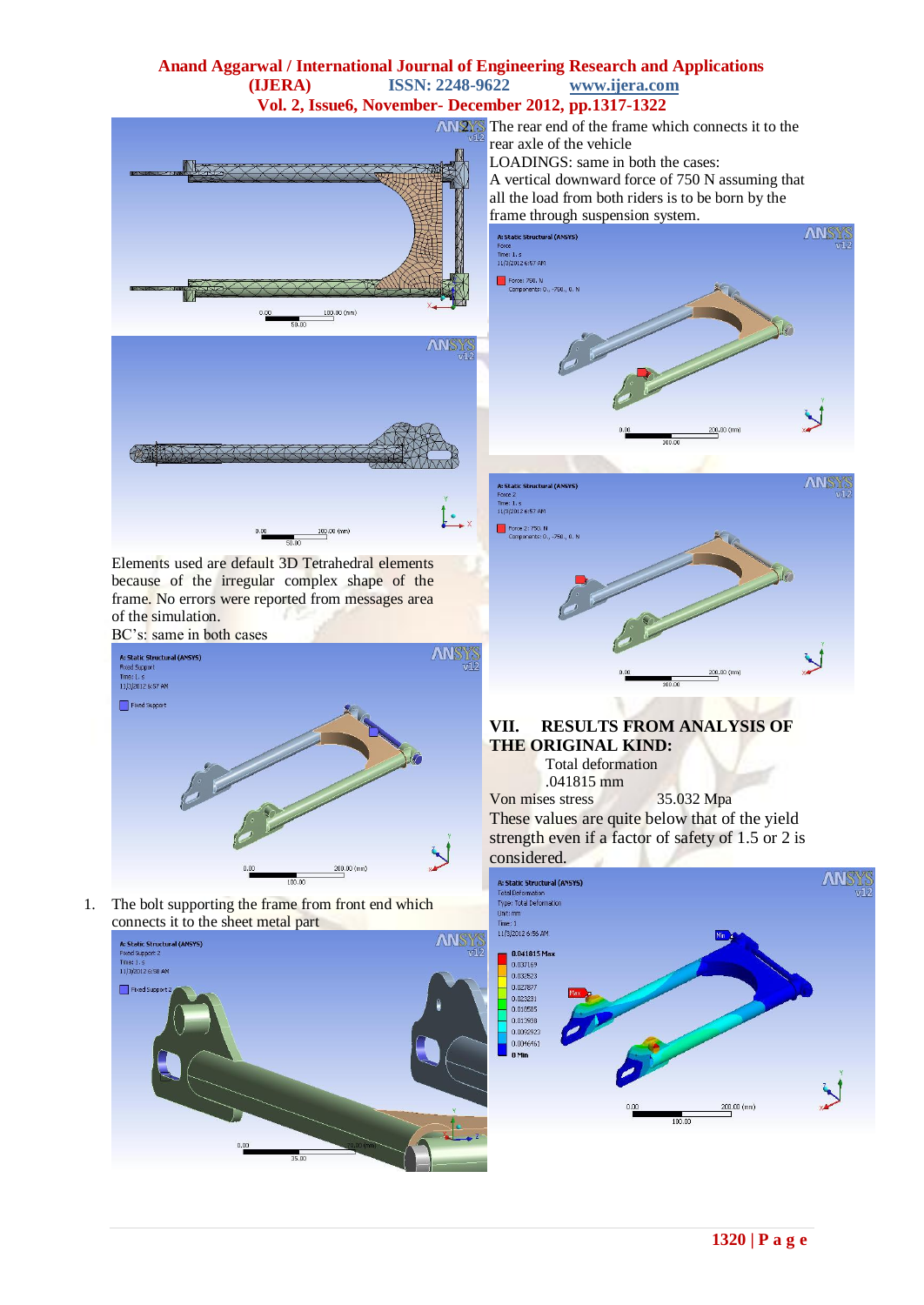### **Anand Aggarwal / International Journal of Engineering Research and Applications (IJERA) ISSN: 2248-9622 www.ijera.com Vol. 2, Issue6, November- December 2012, pp.1317-1322**





The enlarged image shows the area where maximum value of the stress is concentrated. As is clear from above that the existing model is safe from all strength and structural consideration irrespective of the exact material being used since we have assumed a common material for structural applications.

Chemical compositions of the material have not been considered and there has been no test of the material.

## **VIII. DESIGN MODIFICATION TO THE ABOVE EXISTING MODEL**

After analyzing the above model a design modification has been suggested and studied for analysis so that it reduces the complexity while maintaining the strength and other parameters. Material properties, boundary conditions, loadings, connections are same as that of the existing design.









In this central part of the suspension bracket a sheet metal part is used to give support to the members which prevents the part from torsion loads and from coming apart.

This is a typical shape where space for the rotation of tyres is also given and takes manufacturing time to get this into shape.

Instead a simple tubular cross section was proposed which is easily available in the commercial market 25\*25\*1.6 thickness made of the same material as that of the parent part.